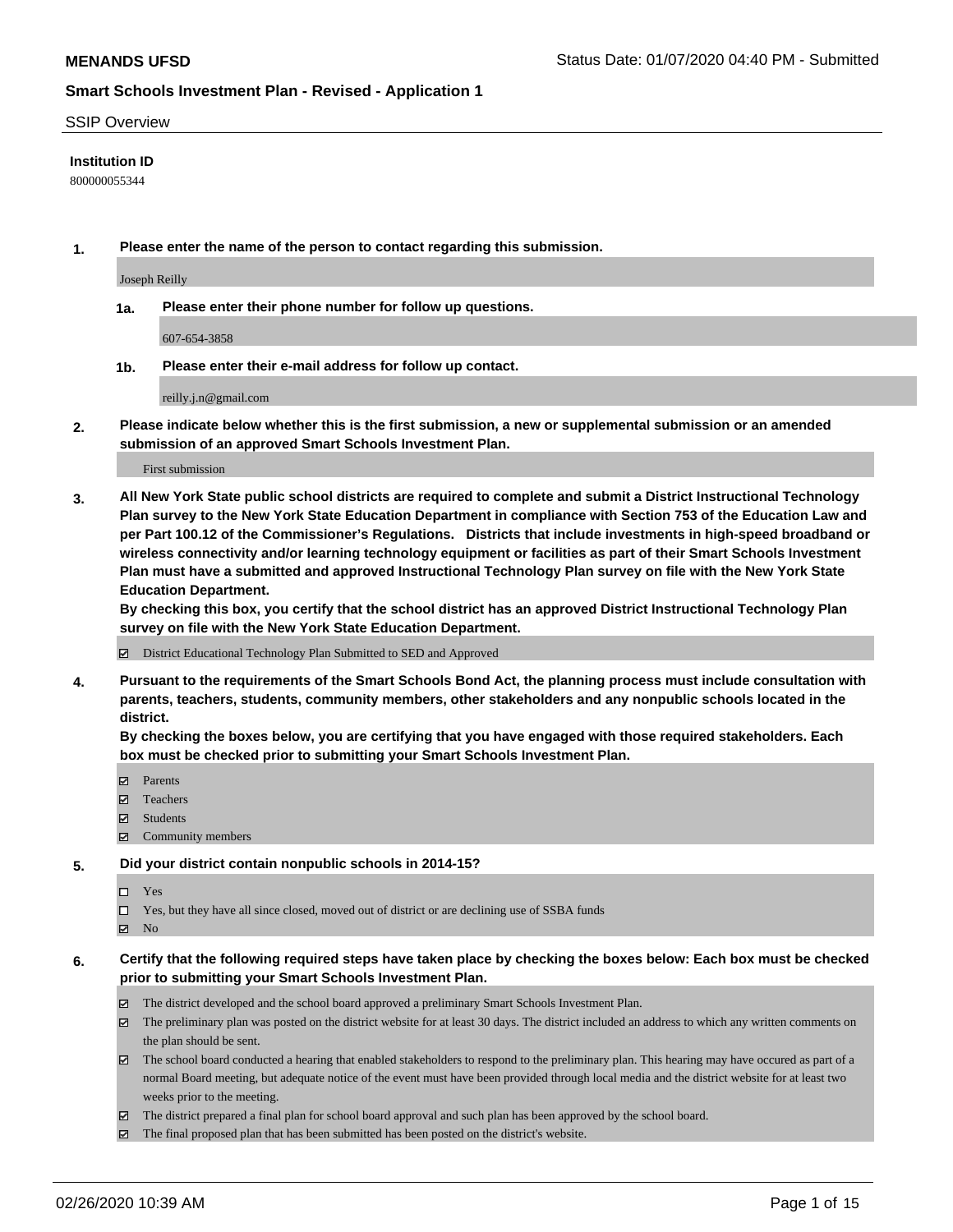SSIP Overview

**6a. Please upload the proposed Smart Schools Investment Plan (SSIP) that was posted on the district's website, along with any supporting materials. Note that this should be different than your recently submitted Educational Technology Survey. The Final SSIP, as approved by the School Board, should also be posted on the website and remain there during the course of the projects contained therein.**

menands Smart Schools.pdf

**6b. Enter the webpage address where the final Smart Schools Investment Plan is posted. The Plan should remain posted for the life of the included projects.**

https://www.menands.org/academics/smart-schools-inititiative/

**7. Please enter an estimate of the total number of students and staff that will benefit from this Smart Schools Investment Plan based on the cumulative projects submitted to date.**

410

**8. An LEA/School District may partner with one or more other LEA/School Districts to form a consortium to pool Smart Schools Bond Act funds for a project that meets all other Smart School Bond Act requirements. Each school district participating in the consortium will need to file an approved Smart Schools Investment Plan for the project and submit a signed Memorandum of Understanding that sets forth the details of the consortium including the roles of each respective district.**

 $\Box$  The district plans to participate in a consortium to partner with other school district(s) to implement a Smart Schools project.

### **9. Please enter the name and 6-digit SED Code for each LEA/School District participating in the Consortium.**

| <b>Partner LEA/District</b> | ISED BEDS Code |
|-----------------------------|----------------|
| (No Response)               | (No Response)  |

### **10. Please upload a signed Memorandum of Understanding with all of the participating Consortium partners.**

(No Response)

**11. Your district's Smart Schools Bond Act Allocation is:**

\$78,846

#### **12. Final 2014-15 BEDS Enrollment to calculate Nonpublic Sharing Requirement**

|            | <b>Public Enrollment</b> | Nonpublic Enrollment | Total Enrollment | l Nonpublic Percentage |
|------------|--------------------------|----------------------|------------------|------------------------|
| Enrollment | 257                      |                      | 257.00           | 0.00                   |

**13. This table compares each category budget total, as entered in that category's page, to the total expenditures listed in the category's expenditure table. Any discrepancies between the two must be resolved before submission.**

|                                          | Sub-Allocations | <b>Expenditure Totals</b> | <b>Difference</b> |
|------------------------------------------|-----------------|---------------------------|-------------------|
| <b>School Connectivity</b>               | 32,612.00       | 32,612.00                 | 0.00              |
| Connectivity Projects for<br>Communities | 0.00            | 0.00                      | 0.00              |
| Classroom Technology                     | 44,000.00       | 44.000.00                 | 0.00              |
| Pre-Kindergarten Classrooms              | 0.00            | 0.00                      | 0.00              |
| Replace Transportable<br>Classrooms      | 0.00            | 0.00                      | 0.00              |
| High-Tech Security Features              | 0.00            | 0.00                      | 0.00              |
| Nonpublic Loan                           | 0.00            | 0.00                      | 0.00              |
| Totals:                                  |                 |                           |                   |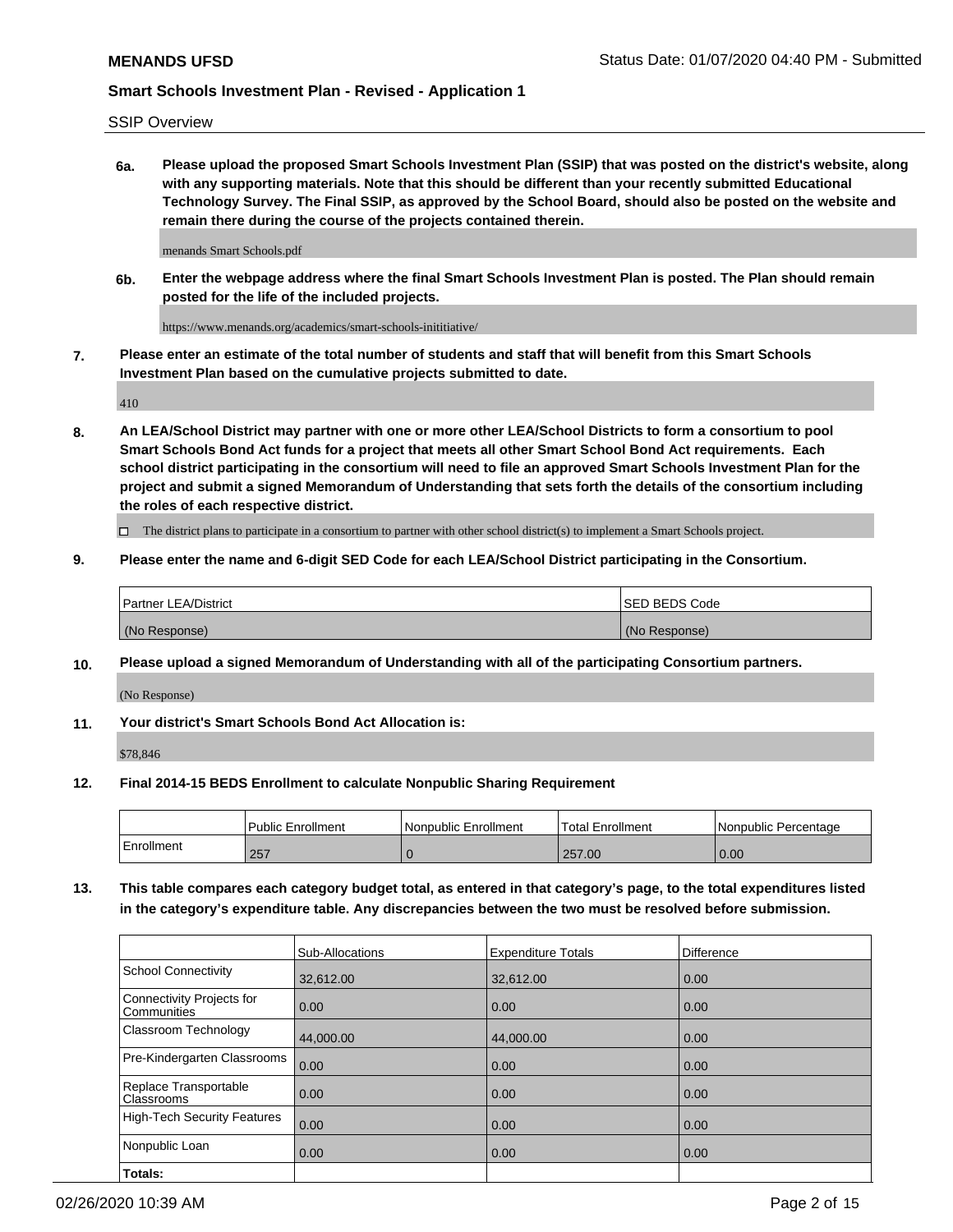SSIP Overview

| Sub-Allocations | l Expenditure Totals | <b>Difference</b> |
|-----------------|----------------------|-------------------|
| 76,612          | 76,612               |                   |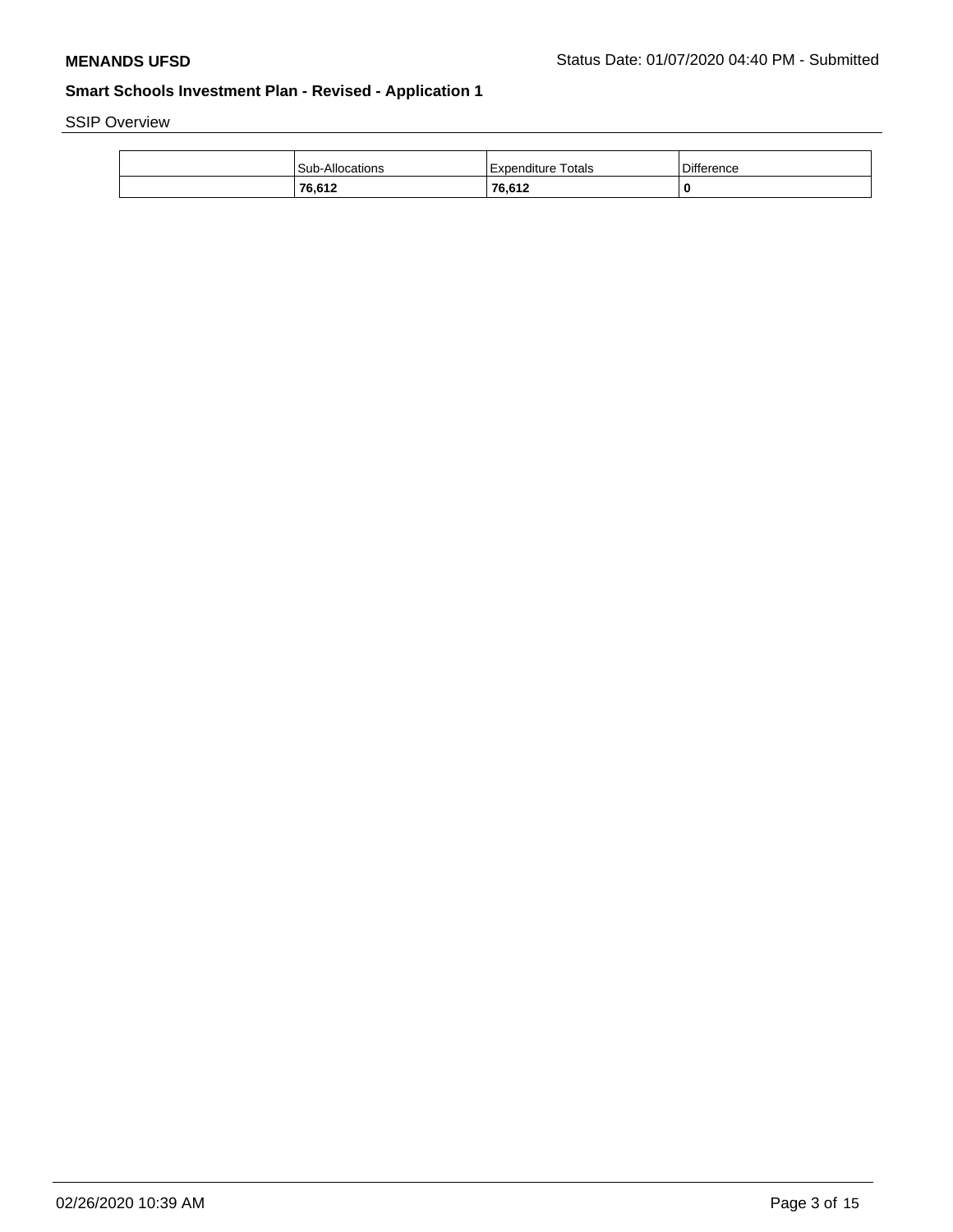School Connectivity

- **1. In order for students and faculty to receive the maximum benefit from the technology made available under the Smart Schools Bond Act, their school buildings must possess sufficient connectivity infrastructure to ensure that devices can be used during the school day. Smart Schools Investment Plans must demonstrate that:**
	- **• sufficient infrastructure that meets the Federal Communications Commission's 100 Mbps per 1,000 students standard currently exists in the buildings where new devices will be deployed, or**
	- **• is a planned use of a portion of Smart Schools Bond Act funds, or**
	- **• is under development through another funding source.**

**Smart Schools Bond Act funds used for technology infrastructure or classroom technology investments must increase the number of school buildings that meet or exceed the minimum speed standard of 100 Mbps per 1,000 students and staff within 12 months. This standard may be met on either a contracted 24/7 firm service or a "burstable" capability. If the standard is met under the burstable criteria, it must be:**

**1. Specifically codified in a service contract with a provider, and**

**2. Guaranteed to be available to all students and devices as needed, particularly during periods of high demand, such as computer-based testing (CBT) periods.**

**Please describe how your district already meets or is planning to meet this standard within 12 months of plan submission.**

Menands Union Free School subscribes to internet services through Capital Region BOCES. This standard is currently met.

**1a. If a district believes that it will be impossible to meet this standard within 12 months, it may apply for a waiver of this requirement, as described on the Smart Schools website. The waiver must be filed and approved by SED prior to submitting this survey.**

 $\Box$  By checking this box, you are certifying that the school district has an approved waiver of this requirement on file with the New York State Education Department.

**2. Connectivity Speed Calculator (Required). If the district currently meets the required speed, enter "Currently Met" in the last box: Expected Date When Required Speed Will be Met.**

|                  | l Number of<br><b>Students</b> | Required Speed<br>l in Mbps | Current Speed in Expected Speed<br>l Mbps | to be Attained | <b>Expected Date</b><br>When Required |
|------------------|--------------------------------|-----------------------------|-------------------------------------------|----------------|---------------------------------------|
|                  |                                |                             |                                           |                | Within 12 Months Speed Will be Met    |
| Calculated Speed | 370                            | 37.00                       | 50                                        | 50             | <b>Currently Met</b>                  |

## **3. Describe how you intend to use Smart Schools Bond Act funds for high-speed broadband and/or wireless connectivity projects in school buildings.**

Menands Union Free School has worked with their architect to design a wireless system that will saturate the building with wireless service. Through a combination of this Smart Schools network project, Federal Erate funds, and an ongoing capitol project, Menands will install wireless access points in every classroom and public space. The district has experienced a 15% increase in enrollment over the last two years. This plan exceeds the requirements of the current population allowing for additional growth in the future.

**4. Describe the linkage between the district's District Instructional Technology Plan and how the proposed projects will improve teaching and learning. (There should be a link between your response to this question and your responses to Question 1 in Section IV - NYSED Initiatives Alignment: "Explain how the district use of instructional technology will serve as a part of a comprehensive and sustained effort to support rigorous academic standards attainment and performance improvement for students."** 

**Your answer should also align with your answers to the questions in Section II - Strategic Technology Planning and the associated Action Steps in Section III - Action Plan.)**

The technology plan for Menands Union Free School District recommends the implementation of a one-to-one device ratio. This one-to-one initiative will allow students to tap into the resources available to them provided by the district an by Internet sources. The one-to-one initiative will allow students to proceed at their own speed, make independent efforts to learn, and even take the devices home to expand the school day. The district will use this project to provide more than sufficient wireless capacity to support ALL students and faculty as they move forward with this effort.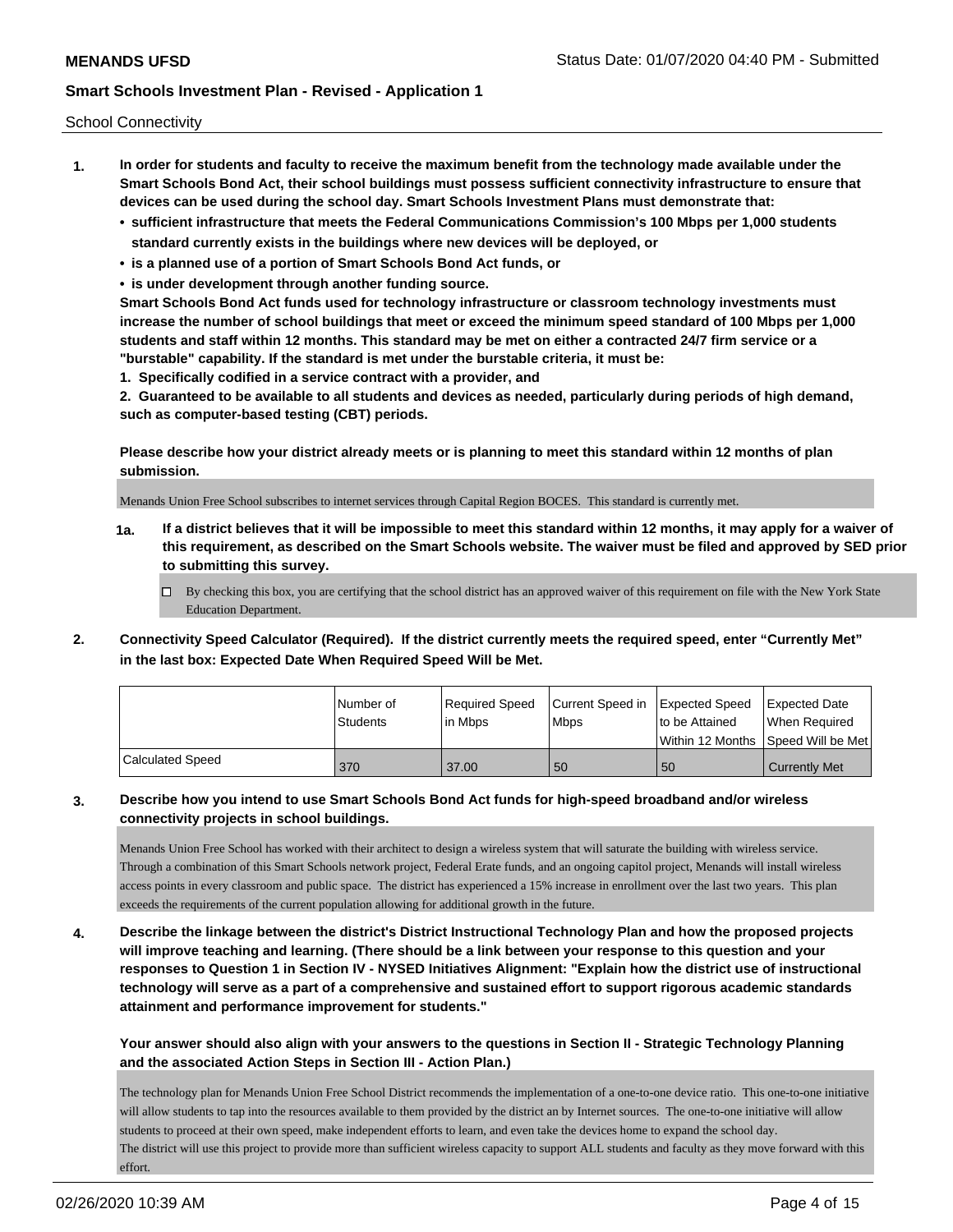School Connectivity

**5. If the district wishes to have students and staff access the Internet from wireless devices within the school building, or in close proximity to it, it must first ensure that it has a robust Wi-Fi network in place that has sufficient bandwidth to meet user demand.**

**Please describe how you have quantified this demand and how you plan to meet this demand.**

The administration at Menands worked with NERIC Tech Planning staff, their architects, and the district staff to quantify this project. First they identified all spaces in the district and their maximum student populations. Then working with the technical planning staff they developed a plan to provide reliable, and adequate wireless service in all spaces.

**6. Smart Schools plans with any expenditures in the School Connectivity category require a project number from the Office of Facilities Planning. Districts must submit an SSBA LOI and receive project numbers prior to submitting the SSIP. As indicated on the LOI, some projects may be eligible for a streamlined review and will not require a building permit.**

**Please indicate on a separate row each project number given to you by the Office of Facilities Planning.**

| Project Number        |  |
|-----------------------|--|
| 01-06-15-02-0-001-BA1 |  |

**7. Certain high-tech security and connectivity infrastructure projects may be eligible for an expedited review process as determined by the Office of Facilities Planning.**

**Was your project deemed eligible for streamlined review?**

Yes

**7a. Districts that choose the Streamlined Review Process will be required to certify that they have reviewed all installations with their licensed architect or engineer of record and provide that person's name and license number. The licensed professional must review the products and proposed method of installation prior to implementation and review the work during and after completion in order to affirm that the work was codecompliant, if requested.**

I certify that I have reviewed all installations with a licensed architect or engineer of record.

**8. Include the name and license number of the architect or engineer of record.**

| <b>Name</b>        | I License Number |
|--------------------|------------------|
| <b>Edwin Acker</b> | 31647            |

**9. Public Expenditures – Loanable (Counts toward the nonpublic loan calculation)**

| Select the allowable expenditure type.<br>Repeat to add another item under each type. | <b>PUBLIC</b> Items to be<br>l Purchased | Quantity         | Cost Per Item    | <b>Total Cost</b> |
|---------------------------------------------------------------------------------------|------------------------------------------|------------------|------------------|-------------------|
| (No Response)                                                                         | (No Response)                            | (No<br>Response) | (No<br>Response) | 0.00              |
|                                                                                       |                                          |                  | 0.00             |                   |

**10. Public Expenditures – Non-Loanable (Does not count toward nonpublic loan calculation)**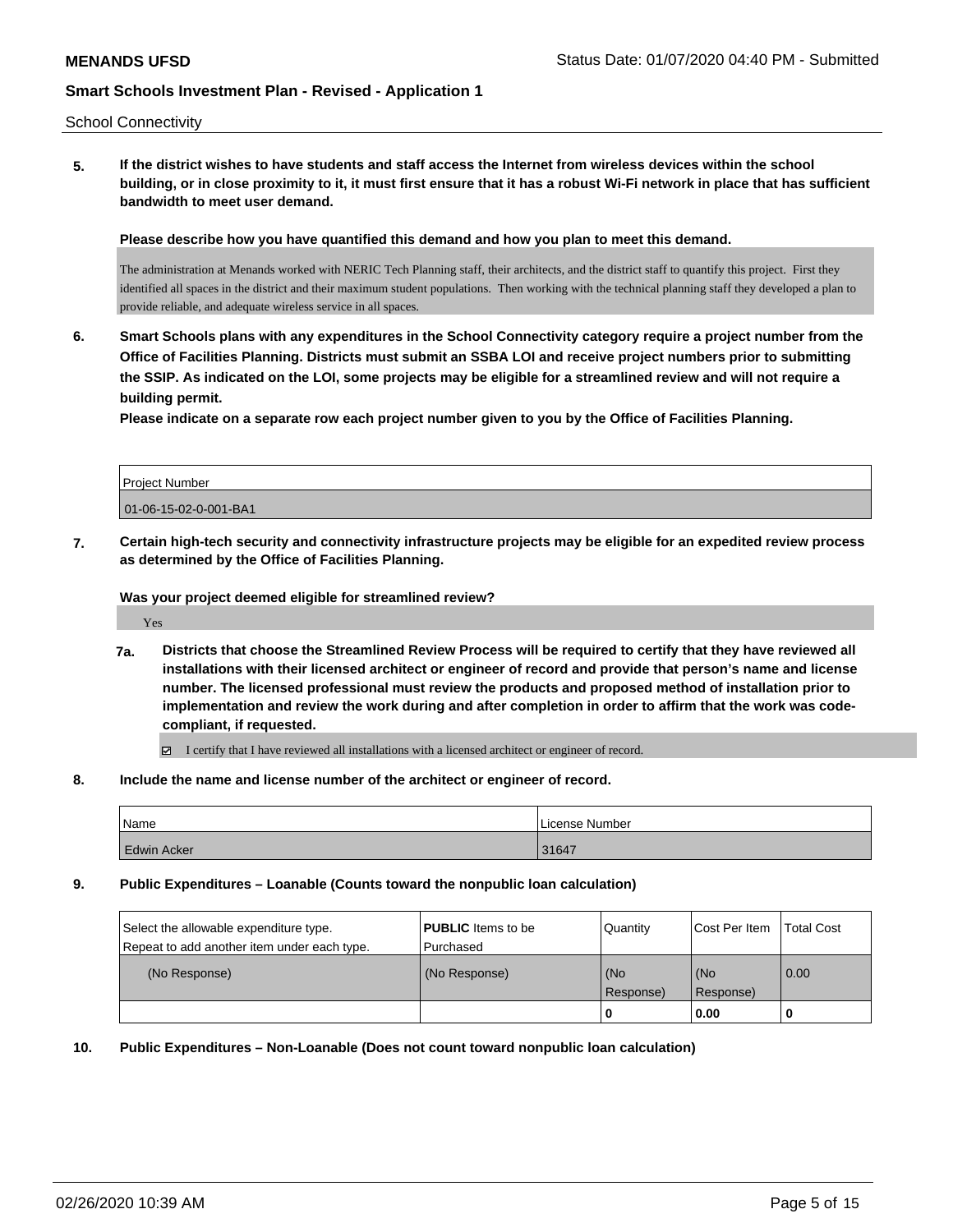School Connectivity

| Select the allowable expenditure<br>type.<br>Repeat to add another item under<br>each type. | <b>PUBLIC</b> Items to be purchased                                                                | Quantity       | Cost per Item | <b>Total Cost</b> |
|---------------------------------------------------------------------------------------------|----------------------------------------------------------------------------------------------------|----------------|---------------|-------------------|
| <b>Network/Access Costs</b>                                                                 | LIC-MX100-SEC-5YR Meraki MX100<br>Advanced Security License and<br>Support, 5YR Erate 25% discount | $\mathbf{1}$   | 4,230.00      | 4,230.00          |
| <b>Connections/Components</b>                                                               | 15216-LC-SC-5= FIBER<br>PATCHCORD LC-SC 3M 50u Erate<br>50% Discount                               | $\overline{4}$ | 9.00          | 36.00             |
| <b>Connections/Components</b>                                                               | CAB-ETH-S-RJ45- GRN-1 Cable for<br>Ethernet, Straight Cat 6a RJ-45, 1<br>foot50% Erate Discount    | 36             | 1.00          | 36.00             |
| <b>Network/Access Costs</b>                                                                 | LIC-ENT-5YR Meraki MR Enterprise<br>License, 5YR 50% Erate Discount                                | 36             | 85.00         | 3,060.00          |
| <b>Connections/Components</b>                                                               | PS-SNY-ADV - System Installation<br>50% Erate discount                                             | $\mathbf{1}$   | 4,296.00      | 4,296.00          |
| <b>Network/Access Costs</b>                                                                 | MR42-HW Meraki MR42 Cloud<br>Managed AP 50% Erate Discount                                         | 31             | 253.00        | 7,843.00          |
| <b>Professional Services</b>                                                                | <b>Architect Fees</b>                                                                              | $\mathbf{1}$   | 2,500.00      | 2,500.00          |
| <b>Other Costs</b>                                                                          | <b>Construction Contingency Fees</b>                                                               | $\mathbf{1}$   | 2,500.00      | 2,500.00          |
| <b>Network/Access Costs</b>                                                                 | MX100-HW Meraki MX100<br>Router/Security Appliance 50% Erate<br><b>Discount</b>                    | $\mathbf{1}$   | 1,149.00      | 1,149.00          |
| <b>Network/Access Costs</b>                                                                 | MR52-HW Meraki MR52 Cloud<br>Managed AP 50% Erate Discount                                         | 5              | 322.00        | 1,610.00          |
| <b>Connections/Components</b>                                                               | CAB-ETH-S-RJ45- GRN-2 Cable for<br>Ethernet, Straight Cat 6 RJ-45, 2 foot<br>50% Erate Discount    | 36             | 2.00          | 72.00             |
| <b>Connections/Components</b>                                                               | Promethean APTMS-3 Mounting Stand                                                                  | 10             | 528.00        | 5,280.00          |
|                                                                                             |                                                                                                    | 163            | 15.875.00     | 32,612            |

## **11. Final 2014-15 BEDS Enrollment to calculate Nonpublic Sharing Requirement (no changes allowed.)**

|            | <b>Public Enrollment</b> | Nonpublic Enrollment | <b>Total Enrollment</b> | l Nonpublic Percentage |
|------------|--------------------------|----------------------|-------------------------|------------------------|
| Enrollment | 257                      |                      | 257.00                  | 0.00                   |

## **12. Total Public Budget - Loanable (Counts toward the nonpublic loan calculation)**

|                                                  | Public Allocations | <b>Estimated Nonpublic Loan</b><br>Amount | Estimated Total Sub-Allocations |
|--------------------------------------------------|--------------------|-------------------------------------------|---------------------------------|
| Network/Access Costs                             | (No Response)      | 0.00                                      | 0.00                            |
| School Internal Connections and   <br>Components | (No Response)      | 0.00                                      | 0.00                            |
| Other                                            | (No Response)      | 0.00                                      | 0.00                            |
| Totals:                                          | 0.00               | 0                                         | 0                               |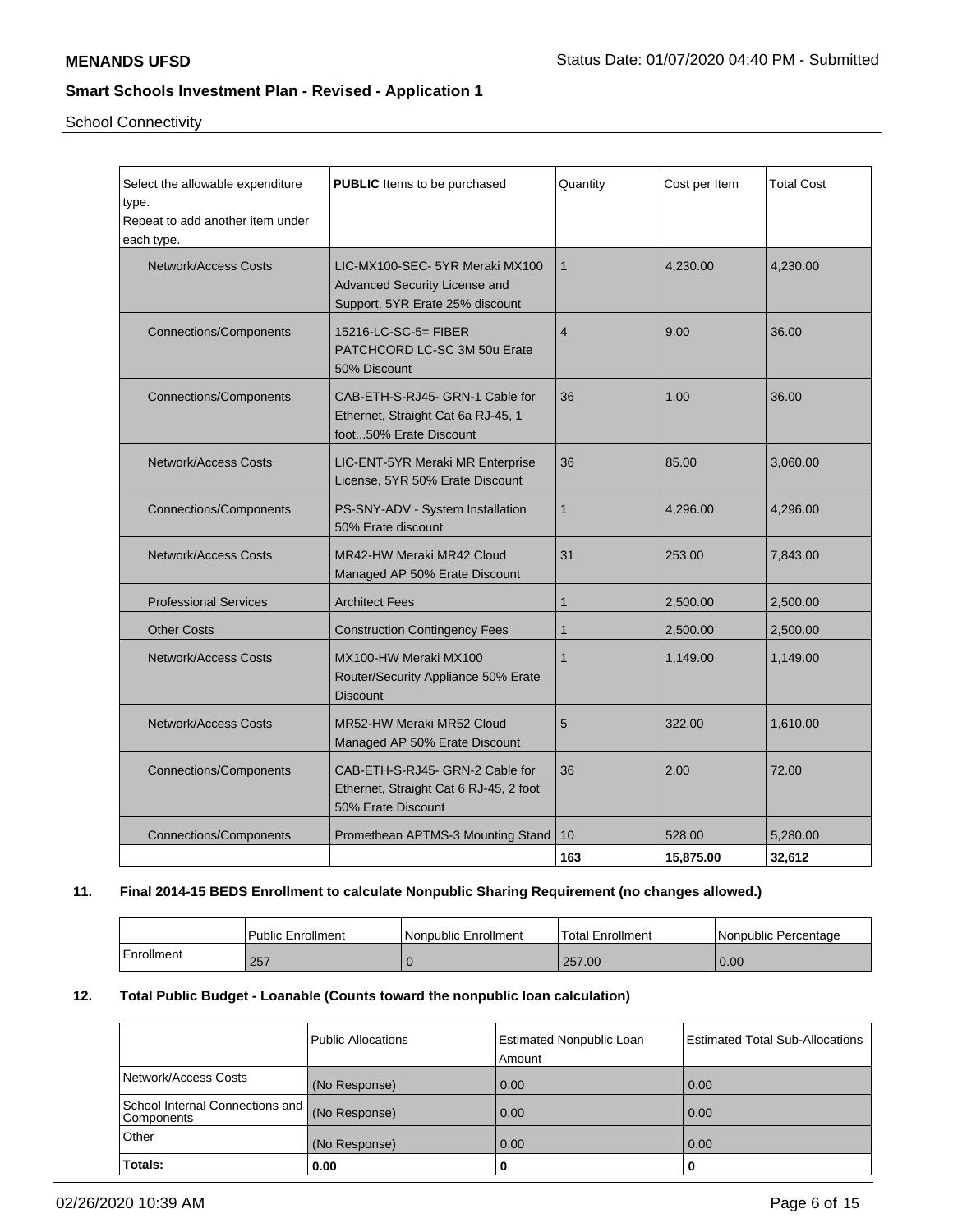School Connectivity

## **13. Total Public Budget – Non-Loanable (Does not count toward the nonpublic loan calculation)**

|                                            | Sub-       |
|--------------------------------------------|------------|
|                                            | Allocation |
| Network/Access Costs                       | 17,892.00  |
| Outside Plant Costs                        | 0.00       |
| School Internal Connections and Components | 9,720.00   |
| <b>Professional Services</b>               | 2,500.00   |
| Testing                                    | 0.00       |
| Other Upfront Costs                        | 0.00       |
| <b>Other Costs</b>                         | 2,500.00   |
| Totals:                                    | 32,612.00  |

## **14. School Connectivity Totals**

|                          | Total Sub-Allocations |
|--------------------------|-----------------------|
| Total Loanable Items     | 0.00                  |
| Total Non-loanable Items | 32,612.00             |
| Totals:                  | 32,612                |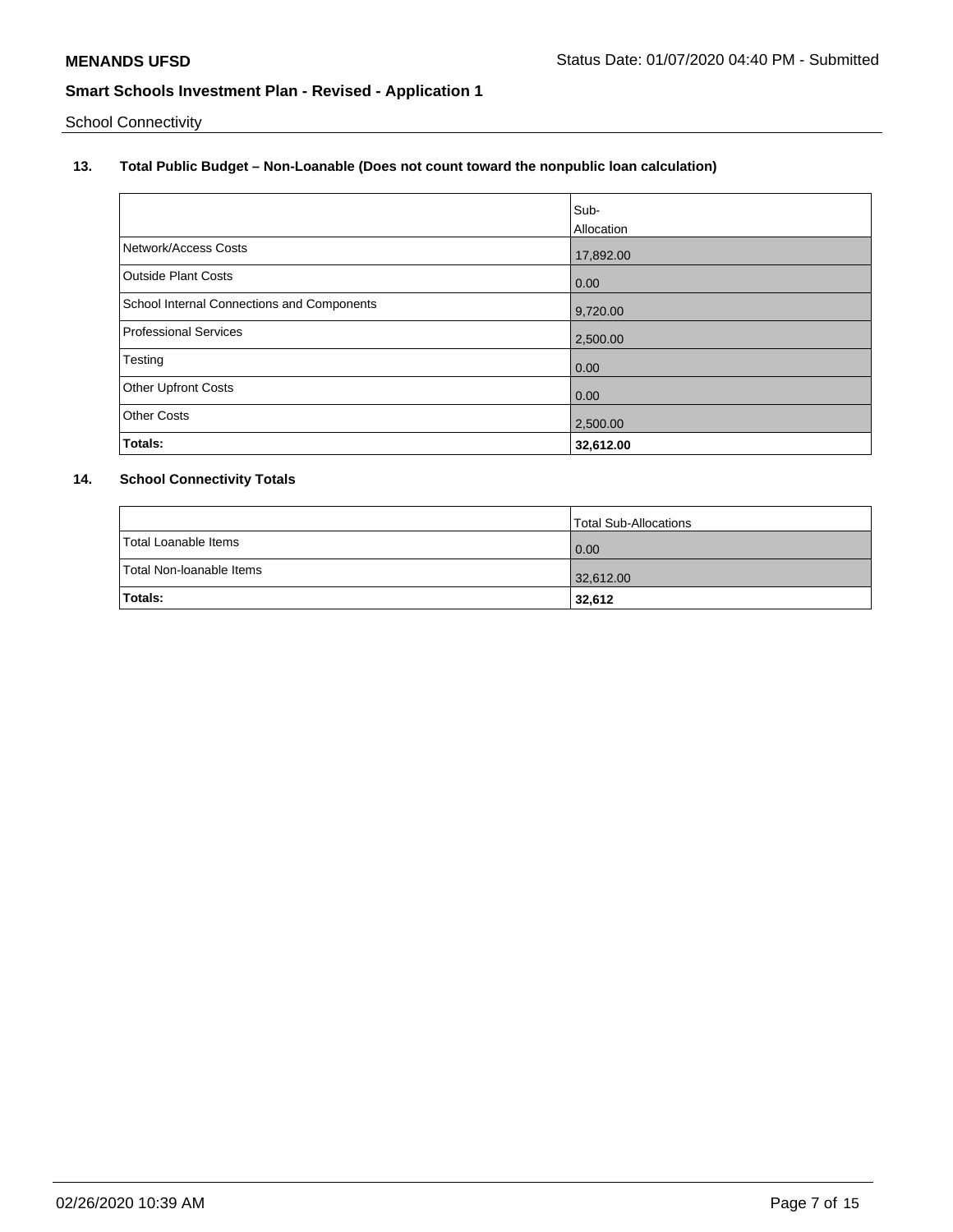Community Connectivity (Broadband and Wireless)

**1. Describe how you intend to use Smart Schools Bond Act funds for high-speed broadband and/or wireless connectivity projects in the community.**

(No Response)

**2. Please describe how the proposed project(s) will promote student achievement and increase student and/or staff access to the Internet in a manner that enhances student learning and/or instruction outside of the school day and/or school building.**

(No Response)

**3. Community connectivity projects must comply with all the necessary local building codes and regulations (building and related permits are not required prior to plan submission).**

 $\Box$  I certify that we will comply with all the necessary local building codes and regulations.

**4. Please describe the physical location of the proposed investment.**

(No Response)

**5. Please provide the initial list of partners participating in the Community Connectivity Broadband Project, along with their Federal Tax Identification (Employer Identification) number.**

| <b>Project Partners</b> | l Federal ID # |
|-------------------------|----------------|
| (No Response)           | (No Response)  |

**6. Please detail the type, quantity, per unit cost and total cost of the eligible items under each sub-category.**

| Select the allowable expenditure | Item to be purchased | Quantity      | Cost per Item | <b>Total Cost</b> |
|----------------------------------|----------------------|---------------|---------------|-------------------|
| type.                            |                      |               |               |                   |
| Repeat to add another item under |                      |               |               |                   |
| each type.                       |                      |               |               |                   |
| (No Response)                    | (No Response)        | (No Response) | (No Response) | 0.00              |
|                                  |                      | o             | 0.00          |                   |

**7. If you are submitting an allocation for Community Connectivity, complete this table.**

**Note that the calculated Total at the bottom of the table must equal the Total allocation for this category that you entered in the SSIP Overview overall budget.**

|                                    | Sub-Allocation |
|------------------------------------|----------------|
| Network/Access Costs               | (No Response)  |
| Outside Plant Costs                | (No Response)  |
| <b>Tower Costs</b>                 | (No Response)  |
| <b>Customer Premises Equipment</b> | (No Response)  |
| <b>Professional Services</b>       | (No Response)  |
| Testing                            | (No Response)  |
| <b>Other Upfront Costs</b>         | (No Response)  |
| <b>Other Costs</b>                 | (No Response)  |
| Totals:                            | 0.00           |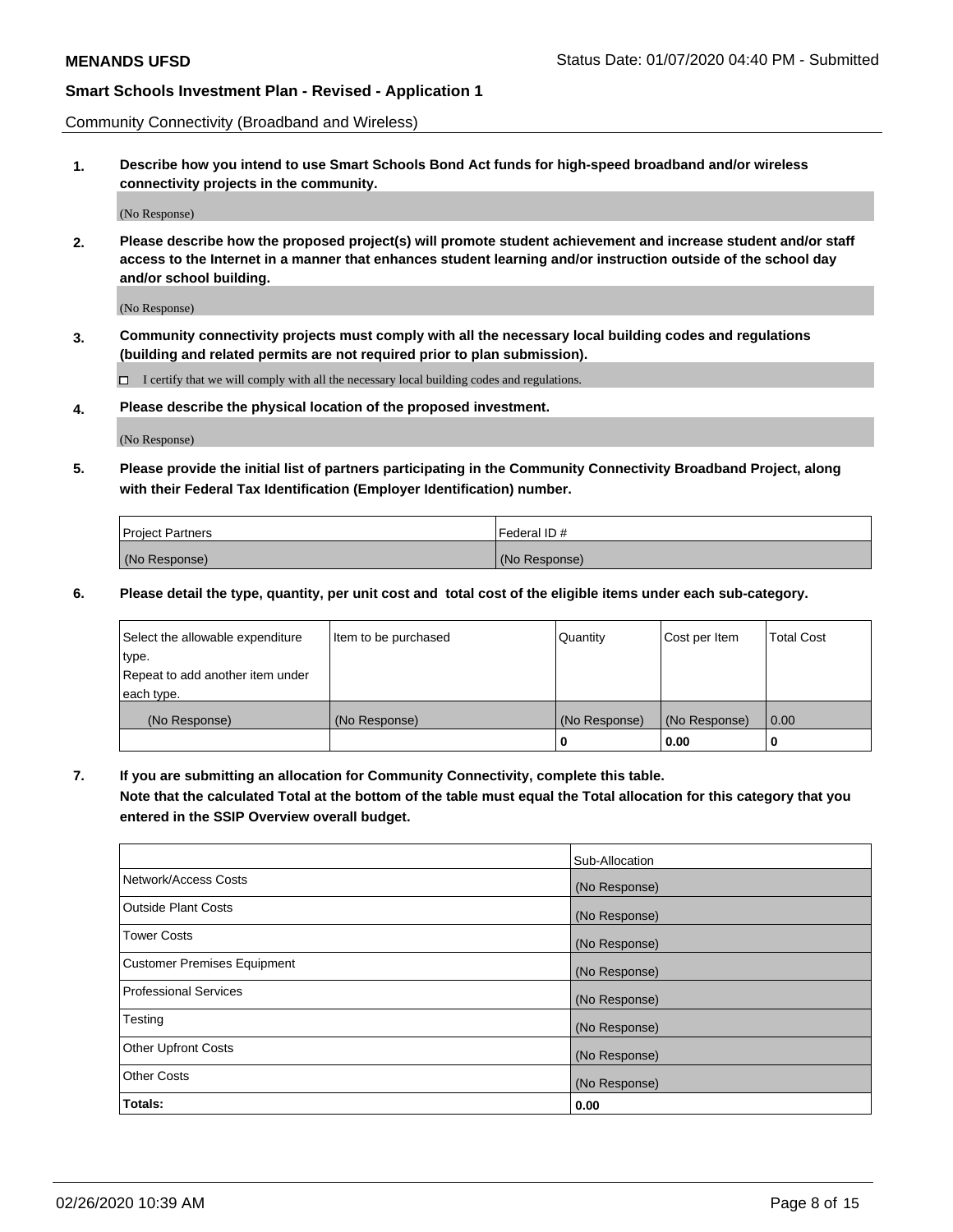#### Classroom Learning Technology

**1. In order for students and faculty to receive the maximum benefit from the technology made available under the Smart Schools Bond Act, their school buildings must possess sufficient connectivity infrastructure to ensure that devices can be used during the school day. Smart Schools Investment Plans must demonstrate that sufficient infrastructure that meets the Federal Communications Commission's 100 Mbps per 1,000 students standard currently exists in the buildings where new devices will be deployed, or is a planned use of a portion of Smart Schools Bond Act funds, or is under development through another funding source. Smart Schools Bond Act funds used for technology infrastructure or classroom technology investments must increase the number of school buildings that meet or exceed the minimum speed standard of 100 Mbps per 1,000 students and staff within 12 months. This standard may be met on either a contracted 24/7 firm service or a "burstable" capability. If the standard is met under the burstable criteria, it must be: 1. Specifically codified in a service contract with a provider, and**

**2. Guaranteed to be available to all students and devices as needed, particularly during periods of high demand, such as computer-based testing (CBT) periods.**

**Please describe how your district already meets or is planning to meet this standard within 12 months of plan submission.**

Menands Union Free School District subscribes to broadband internet services through Capital Region BOCES and the Northeast Regional Information Center. They currently exceed this standard.

- **1a. If a district believes that it will be impossible to meet this standard within 12 months, it may apply for a waiver of this requirement, as described on the Smart Schools website. The waiver must be filed and approved by SED prior to submitting this survey.**
	- By checking this box, you are certifying that the school district has an approved waiver of this requirement on file with the New York State Education Department.
- **2. Connectivity Speed Calculator (Required). If the district currently meets the required speed, enter "Currently Met" in the last box: Expected Date When Required Speed Will be Met.**

|                         | l Number of<br>Students | Required Speed<br>l in Mbps | Current Speed in Expected Speed<br>l Mbps | to be Attained | <b>Expected Date</b><br>When Required<br>Within 12 Months ISpeed Will be Met l |
|-------------------------|-------------------------|-----------------------------|-------------------------------------------|----------------|--------------------------------------------------------------------------------|
| <b>Calculated Speed</b> | 370                     | 37.00                       | 50                                        | 50             | Currently Met                                                                  |

**3. If the district wishes to have students and staff access the Internet from wireless devices within the school building, or in close proximity to it, it must first ensure that it has a robust Wi-Fi network in place that has sufficient bandwidth to meet user demand.**

**Please describe how you have quantified this demand and how you plan to meet this demand.**

Menands Union Free School has worked with their architect to design a wireless system that will saturate the building with wireless service. Through a combination of this Smart Schools network project, Federal Erate funds, and an ongoing capitol project, Menands will install wireless access points in every classroom and public space. The district has experienced a 15% increase in enrollment over the last two years. This plan exceeds the requirements of the current population allowing for additional growth in the future.

**4. All New York State public school districts are required to complete and submit an Instructional Technology Plan survey to the New York State Education Department in compliance with Section 753 of the Education Law and per Part 100.12 of the Commissioner's Regulations.**

**Districts that include educational technology purchases as part of their Smart Schools Investment Plan must have a submitted and approved Instructional Technology Plan survey on file with the New York State Education Department.**

By checking this box, you are certifying that the school district has an approved Instructional Technology Plan survey on file with the New York State Education Department.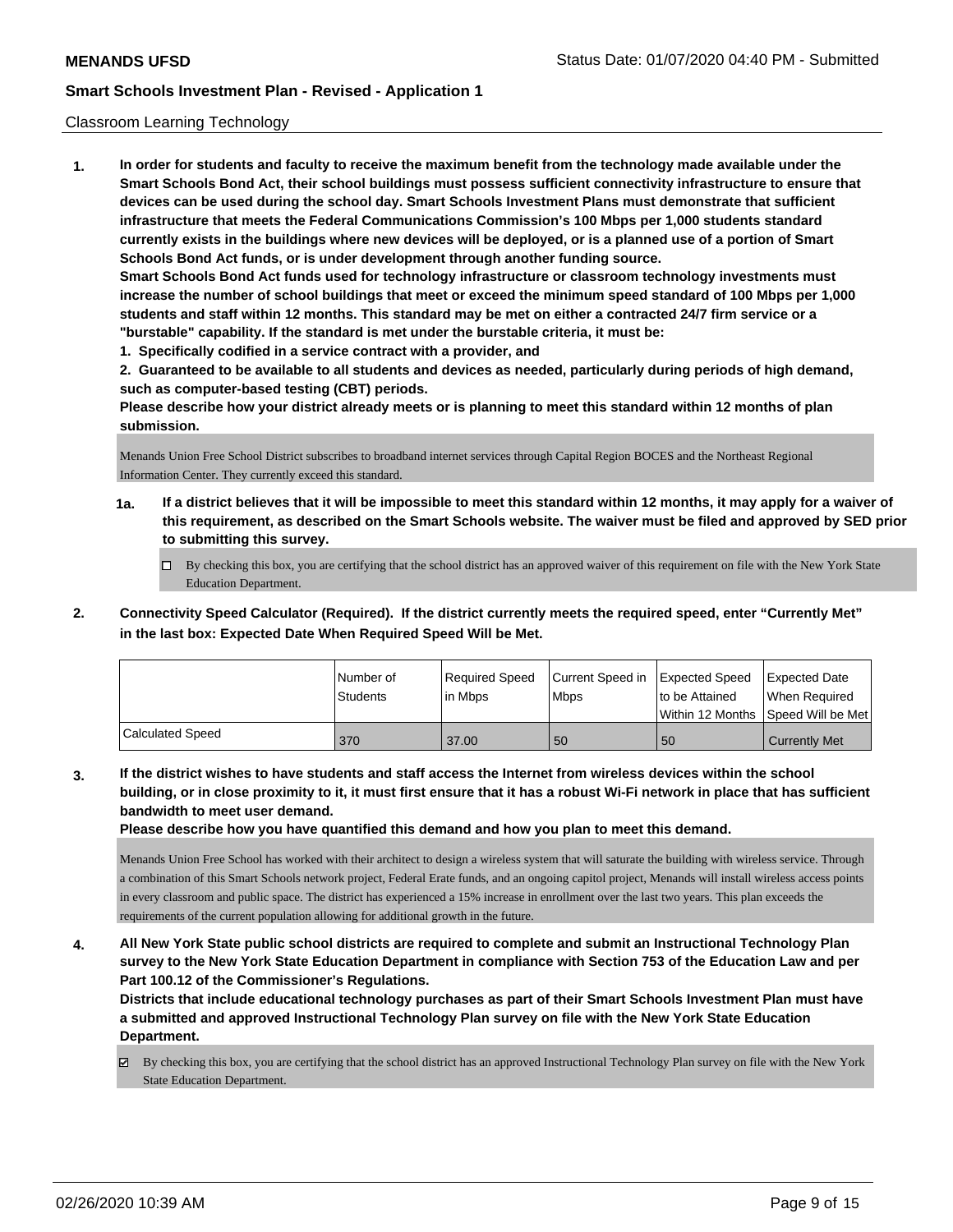### Classroom Learning Technology

**5. Describe the devices you intend to purchase and their compatibility with existing or planned platforms or systems. Specifically address the adequacy of each facility's electrical, HVAC and other infrastructure necessary to install and support the operation of the planned technology.**

Menands wishes to purchase interactive white boards for a number of their classrooms. These boards allow the instructor and the student to interact with the software directly on the boards. The alternative is to have that interaction take place at a nearby computer or iPad. The purchase of these boards is to replace existing boards that are either at the end of their useful "life," or quickly approaching that point. As these are replacement boards, there is no change in the electrical, HVAC or infrastructure required to support them.

### **6. Describe how the proposed technology purchases will:**

- **> enhance differentiated instruction;**
- **> expand student learning inside and outside the classroom;**
- **> benefit students with disabilities and English language learners; and**
- **> contribute to the reduction of other learning gaps that have been identified within the district.**

**The expectation is that districts will place a priority on addressing the needs of students who struggle to succeed in a rigorous curriculum. Responses in this section should specifically address this concern and align with the district's Instructional Technology Plan (in particular Question 2 of E. Curriculum and Instruction: "Does the district's instructional technology plan address the needs of students with disabilities to ensure equitable access to instruction, materials and assessments?" and Question 3 of the same section: "Does the district's instructional technology plan address the provision of assistive technology specifically for students with disabilities to ensure access to and participation in the general curriculum?")**

**In addition, describe how the district ensures equitable access to instruction, materials and assessments and participation in the general curriculum for both SWD and English Language Learners/Multilingual Learners (ELL/MLL) students.**

Menands Union Free School is a small school with fewer than 400 students at this time. The district's priority is to educate EVERY student. This includes regular education students, English language learners, and students with disabilities. All classrooms are equipped with interactive white boards. Students with disabilities are not limited for their interaction and classroom participation. These students can work with resources without being restricted to written word or verbal communication if this isn't their best option. All students can approach these boards and manipulate via touch interaction.

English Language Learners can also take advantage of these boards. Menands is a Google district. Google offers the benefit of direct translation of content. Students and teachers can immediately translate material displayed through Chrome on these devices between English and the student's native language or from the student's native language back to English. These students are no longer limited on the availability of a translator or supplemental printed materials in the native language.

## **7. Where appropriate, describe how the proposed technology purchases will enhance ongoing communication with parents and other stakeholders and help the district facilitate technology-based regional partnerships, including distance learning and other efforts.**

These boards have no direct impact on parent interaction. The district does however offer a vibrant Parent Portal through their student management system. Parents can check attendance, classroom attendance, and student schedules in real time. Additionally, the students have direct email access to all of the teachers and administrative staff at Menands Union Free School.

The interactive white boards do offer an excellent resource for virtual field trips or distance learning. Teachers can pair their boards with a USB video camera or the camera on a Chromebook, and their classroom becomes a distance learning site. All students can participate and interactive with resources on projected on their interactive display. Gone are the days when the teacher and one or two students could huddle around a laptop or a single computer if their district wasn't lucky enough to have an expensive video conferencing room.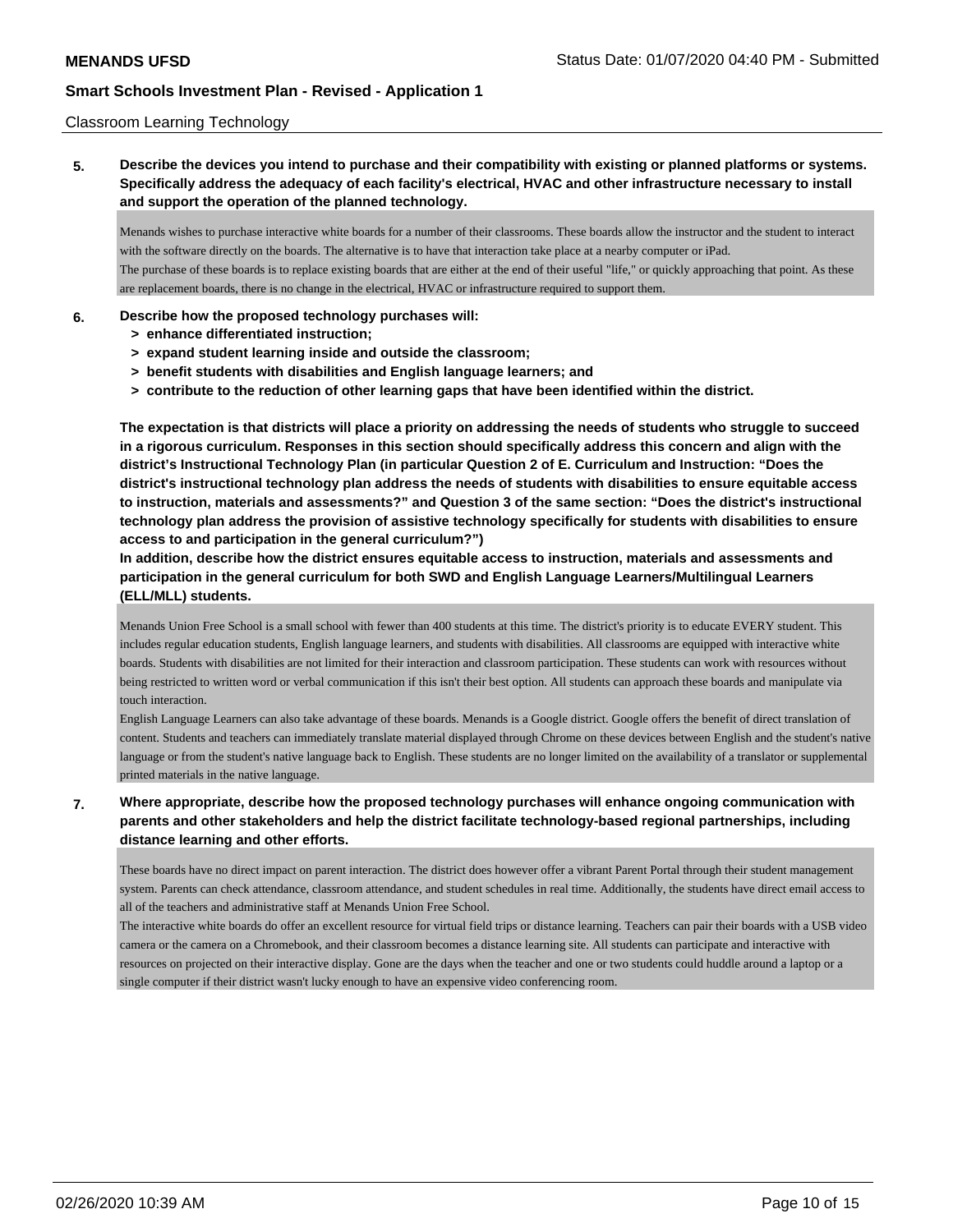#### Classroom Learning Technology

**8. Describe the district's plan to provide professional development to ensure that administrators, teachers and staff can employ the technology purchased to enhance instruction successfully.**

**Note: This response should be aligned and expanded upon in accordance with your district's response to Question 1 of F. Professional Development of your Instructional Technology Plan: "Please provide a summary of professional development offered to teachers and staff, for the time period covered by this plan, to support technology to enhance teaching and learning. Please include topics, audience and method of delivery within your summary."**

Menands Union Free School supports a strong Professional Development program to support their expanding one-to-one initiative. During the Summer and Fall of 2018, staff members were offered and participated in several staff development opportunities provided by the district and the BOCES staff members.

For the interactive White Boards, the district offered a training entitled Smart Board NOW training. This class worked to help teachers tie the interactive component of the boards into their curriculum areas to encourage student interaction and higher thinking skills including drawing a conclusion from data provided and supporting that conclusion with data.

A second series of classes offered by the Capital Region BOCES was Google Schools for the classroom. Teachers developed lessons using Google Docs, Google Sheets, and Google Slides in their curriculum areas. Additionally, the teachers were introduced to Google Classroom for work management and collaboration efforts with the students.

Finally, Menands Union Free Schools used two of the Superintendent Conference Days this fall to train all teachers in Web page development and management. The district wishes to use these teacher centered web pages to improve parent and other stake holder familiarity with classroom events and student opportunities.

- **9. Districts must contact one of the SUNY/CUNY teacher preparation programs listed on the document on the left side of the page that supplies the largest number of the district's new teachers to request advice on innovative uses and best practices at the intersection of pedagogy and educational technology.**
	- By checking this box, you certify that you have contacted the SUNY/CUNY teacher preparation program that supplies the largest number of your new teachers to request advice on these issues.
	- **9a. Please enter the name of the SUNY or CUNY Institution that you contacted.**

SUNY Albany

**9b. Enter the primary Institution phone number.**

518-442-4988

**9c. Enter the name of the contact person with whom you consulted and/or will be collaborating with on innovative uses of technology and best practices.**

Dr. Robert Bangert Drowns

**10. To ensure the sustainability of technology purchases made with Smart Schools funds, districts must demonstrate a long-term plan to maintain and replace technology purchases supported by Smart Schools Bond Act funds. This sustainability plan shall demonstrate a district's capacity to support recurring costs of use that are ineligible for Smart Schools Bond Act funding such as device maintenance, technical support, Internet and wireless fees, maintenance of hotspots, staff professional development, building maintenance and the replacement of incidental items. Further, such a sustainability plan shall include a long-term plan for the replacement of purchased devices and equipment at the end of their useful life with other funding sources.**

 $\boxtimes$  By checking this box, you certify that the district has a sustainability plan as described above.

**11. Districts must ensure that devices purchased with Smart Schools Bond funds will be distributed, prepared for use, maintained and supported appropriately. Districts must maintain detailed device inventories in accordance with generally accepted accounting principles.**

By checking this box, you certify that the district has a distribution and inventory management plan and system in place.

**12. Please detail the type, quantity, per unit cost and total cost of the eligible items under each sub-category.**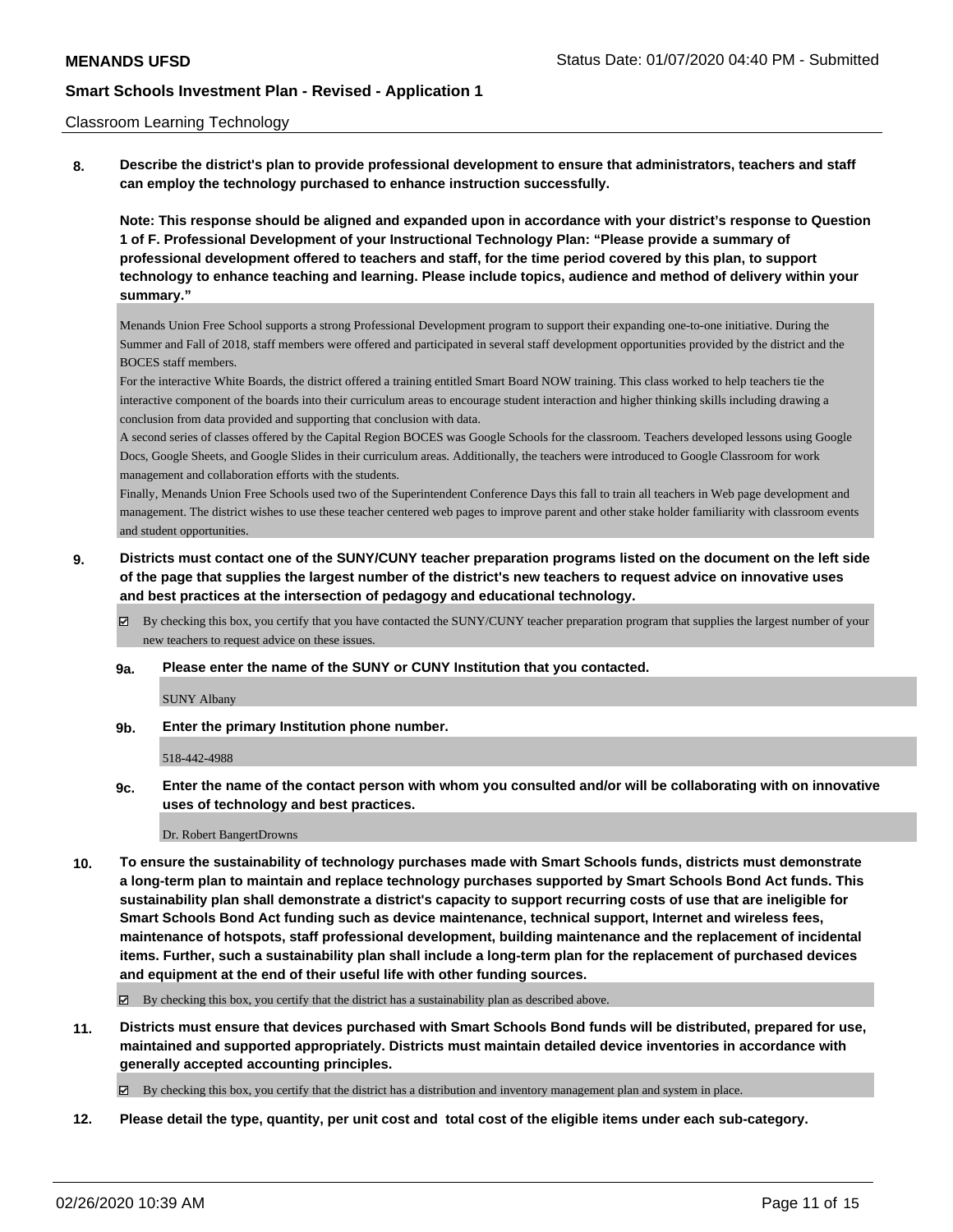Classroom Learning Technology

| Select the allowable expenditure<br>type.<br>Repeat to add another item under<br>each type. | Iltem to be Purchased           | Quantity | Cost per Item        | <b>Total Cost</b>   |
|---------------------------------------------------------------------------------------------|---------------------------------|----------|----------------------|---------------------|
| Interactive Whiteboards                                                                     | <b>Promethean ActivPanel 75</b> | 10<br>10 | 4,400.00<br>4,400.00 | 44,000.00<br>44.000 |

## **13. Final 2014-15 BEDS Enrollment to calculate Nonpublic Sharing Requirement (no changes allowed.)**

|            | l Public Enrollment | Nonpublic Enrollment | <b>Total Enrollment</b> | Nonpublic<br>Percentage |
|------------|---------------------|----------------------|-------------------------|-------------------------|
| Enrollment | 257                 |                      | 257.00                  | $\overline{0.00}$       |

## **14. If you are submitting an allocation for Classroom Learning Technology complete this table.**

|                          | Public School Sub-Allocation | <b>Estimated Nonpublic Loan</b><br>Amount<br>(Based on Percentage Above) | <b>Estimated Total Public and</b><br>Nonpublic Sub-Allocation |
|--------------------------|------------------------------|--------------------------------------------------------------------------|---------------------------------------------------------------|
| Interactive Whiteboards  | 44,000.00                    | 0.00                                                                     | 44.000.00                                                     |
| Computer Servers         | 0.00                         | 0.00                                                                     | 0.00                                                          |
| <b>Desktop Computers</b> | 0.00                         | 0.00                                                                     | 0.00                                                          |
| Laptop Computers         | 0.00                         | 0.00                                                                     | 0.00                                                          |
| <b>Tablet Computers</b>  | 0.00                         | 0.00                                                                     | 0.00                                                          |
| <b>Other Costs</b>       | 0.00                         | 0.00                                                                     | 0.00                                                          |
| Totals:                  | 44,000.00                    | 0                                                                        | 44,000                                                        |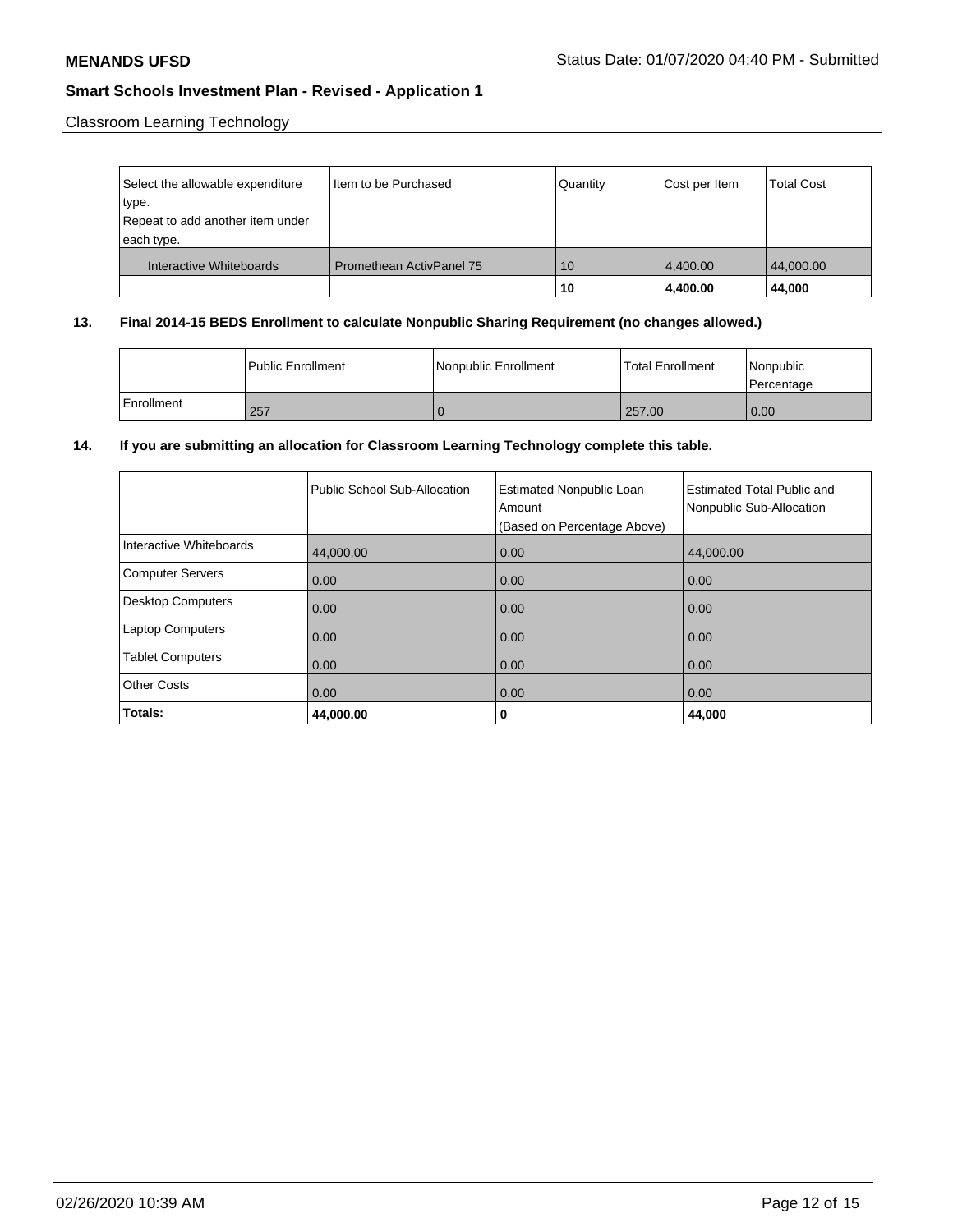#### Pre-Kindergarten Classrooms

**1. Provide information regarding how and where the district is currently serving pre-kindergarten students and justify the need for additional space with enrollment projections over 3 years.**

(No Response)

- **2. Describe the district's plan to construct, enhance or modernize education facilities to accommodate prekindergarten programs. Such plans must include:**
	- **Specific descriptions of what the district intends to do to each space;**
	- **An affirmation that new pre-kindergarten classrooms will contain a minimum of 900 square feet per classroom;**
	- **The number of classrooms involved;**
	- **The approximate construction costs per classroom; and**
	- **Confirmation that the space is district-owned or has a long-term lease that exceeds the probable useful life of the improvements.**

(No Response)

**3. Smart Schools Bond Act funds may only be used for capital construction costs. Describe the type and amount of additional funds that will be required to support ineligible ongoing costs (e.g. instruction, supplies) associated with any additional pre-kindergarten classrooms that the district plans to add.**

(No Response)

**4. All plans and specifications for the erection, repair, enlargement or remodeling of school buildings in any public school district in the State must be reviewed and approved by the Commissioner. Districts that plan capital projects using their Smart Schools Bond Act funds will undergo a Preliminary Review Process by the Office of Facilities Planning.**

**Please indicate on a separate row each project number given to you by the Office of Facilities Planning.**

| Project Number |  |
|----------------|--|
| (No Response)  |  |
|                |  |

**5. Please detail the type, quantity, per unit cost and total cost of the eligible items under each sub-category.**

| Select the allowable expenditure | Item to be purchased | Quantity      | Cost per Item | <b>Total Cost</b> |
|----------------------------------|----------------------|---------------|---------------|-------------------|
| 'type.                           |                      |               |               |                   |
| Repeat to add another item under |                      |               |               |                   |
| each type.                       |                      |               |               |                   |
| (No Response)                    | (No Response)        | (No Response) | (No Response) | 0.00              |
|                                  |                      | U             | 0.00          |                   |

**6. If you have made an allocation for Pre-Kindergarten Classrooms, complete this table. Note that the calculated Total at the bottom of the table must equal the Total allocation for this category that you entered in the SSIP Overview overall budget.**

|                                          | Sub-Allocation |
|------------------------------------------|----------------|
| Construct Pre-K Classrooms               | (No Response)  |
| Enhance/Modernize Educational Facilities | (No Response)  |
| <b>Other Costs</b>                       | (No Response)  |
| Totals:                                  | 0.00           |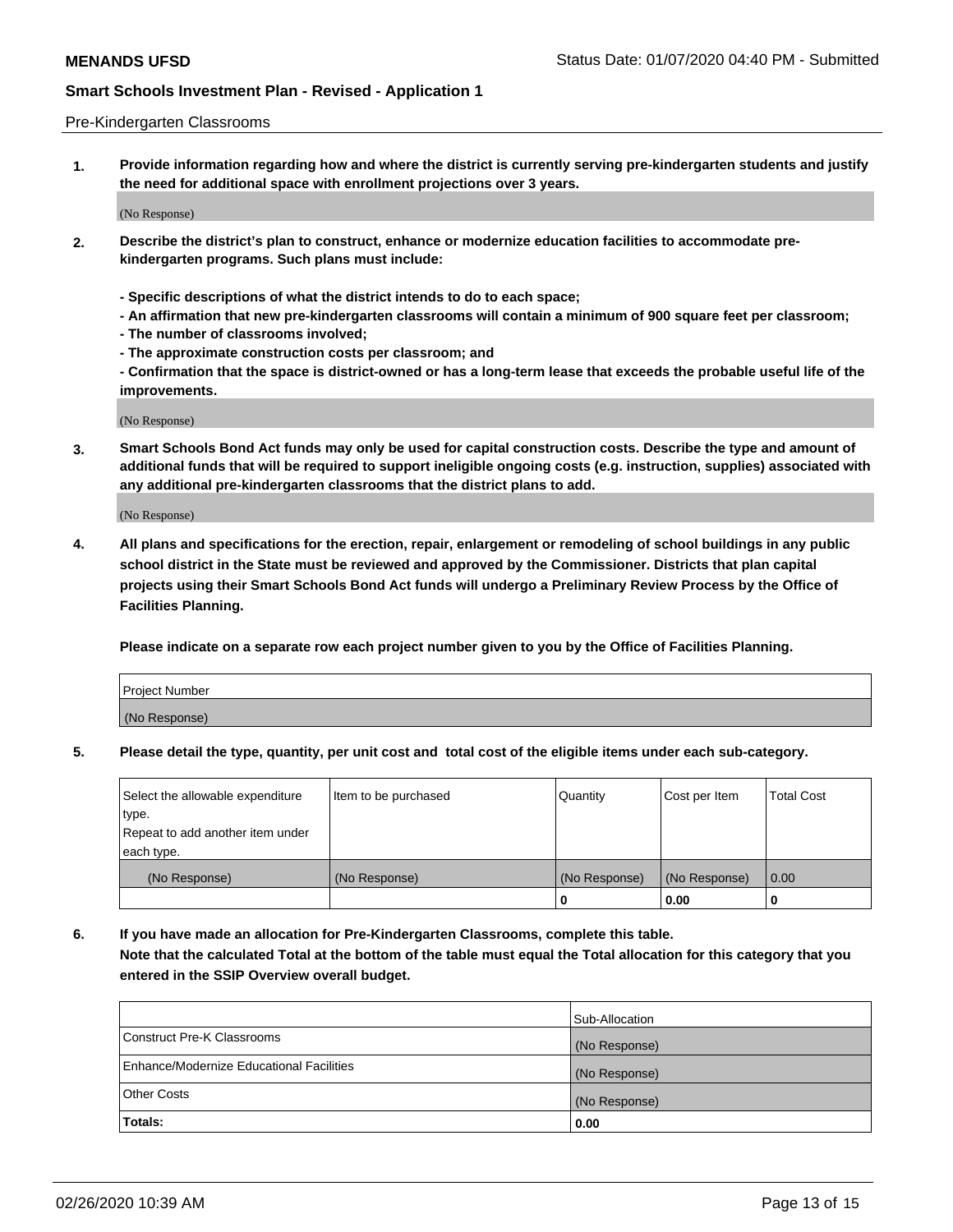Replace Transportable Classrooms

**1. Describe the district's plan to construct, enhance or modernize education facilities to provide high-quality instructional space by replacing transportable classrooms.**

(No Response)

**2. All plans and specifications for the erection, repair, enlargement or remodeling of school buildings in any public school district in the State must be reviewed and approved by the Commissioner. Districts that plan capital projects using their Smart Schools Bond Act funds will undergo a Preliminary Review Process by the Office of Facilities Planning.**

**Please indicate on a separate row each project number given to you by the Office of Facilities Planning.**

| Project Number |  |
|----------------|--|
|                |  |
|                |  |
|                |  |
| (No Response)  |  |
|                |  |
|                |  |

**3. For large projects that seek to blend Smart Schools Bond Act dollars with other funds, please note that Smart Schools Bond Act funds can be allocated on a pro rata basis depending on the number of new classrooms built that directly replace transportable classroom units.**

**If a district seeks to blend Smart Schools Bond Act dollars with other funds describe below what other funds are being used and what portion of the money will be Smart Schools Bond Act funds.**

(No Response)

**4. Please detail the type, quantity, per unit cost and total cost of the eligible items under each sub-category.**

| Select the allowable expenditure | Item to be purchased | Quantity      | Cost per Item | Total Cost |
|----------------------------------|----------------------|---------------|---------------|------------|
| ∣type.                           |                      |               |               |            |
| Repeat to add another item under |                      |               |               |            |
| each type.                       |                      |               |               |            |
| (No Response)                    | (No Response)        | (No Response) | (No Response) | 0.00       |
|                                  |                      | u             | 0.00          |            |

**5. If you have made an allocation for Replace Transportable Classrooms, complete this table. Note that the calculated Total at the bottom of the table must equal the Total allocation for this category that you entered in the SSIP Overview overall budget.**

|                                                | Sub-Allocation |
|------------------------------------------------|----------------|
| Construct New Instructional Space              | (No Response)  |
| Enhance/Modernize Existing Instructional Space | (No Response)  |
| Other Costs                                    | (No Response)  |
| Totals:                                        | 0.00           |